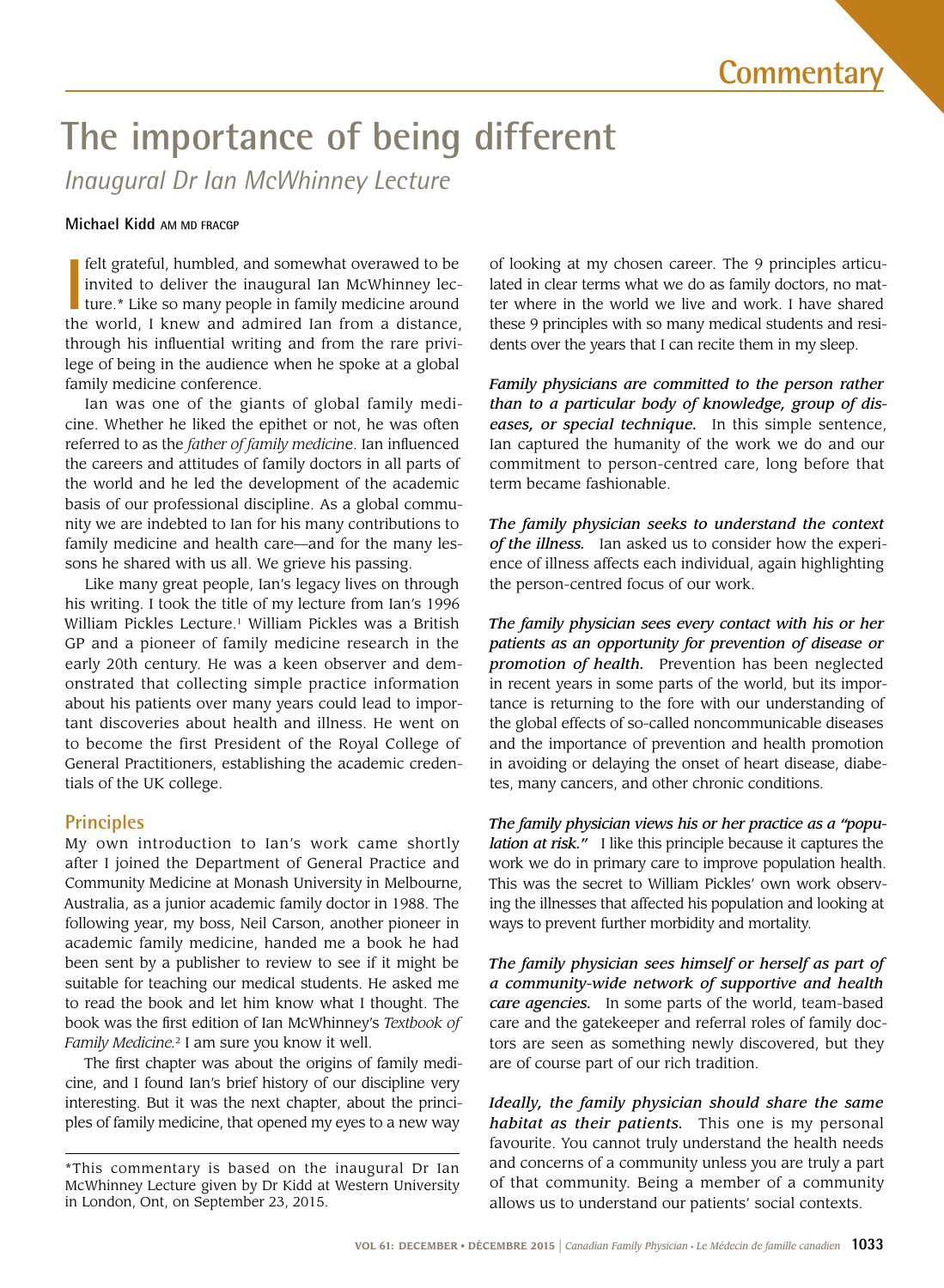*The family physician sees patients in their homes.* This is another important part of the work we do. It is an extraordinary privilege and an opportunity to understand our patients' lives better and the challenges that they face each day. Although home visits have become less common in many parts of the world, they are making a resurgence through the development of family health teams in some countries and even through telehealth, which at least allows us a glimpse of our patients' home surroundings.

*The family physician attaches importance to the subjective aspects of medicine.* This is another important lesson we learn as family doctors. Trust your instincts. Listen to your patients, and especially listen to your patients' caregivers. Never ignore a parent's concerns about his or her child, or a child's concerns about a parent.

*The family physician is a manager of resources.* At the time I thought this final principle was a bit dry, but I now realize it is one of the main contributions of family doctors. Through judicious use of expensive investigations and appropriate management of referrals, we ensure that our nations have the finances available to provide health care to all people, rather than just to an entitled subgroup.

# **Indebted**

These are 9 seemingly simple principles that encapsulate our role and our contribution as family doctors. For me, this is part of Ian's great legacy, his ability to describe with such clarity the important work we do.

A few days after giving me the book, my boss asked me what I thought about it. I said we should be using it as part of our teaching. He said he would think about that and asked if he could have the book back. I told him I was keeping it. He got the message.

As family doctors, we are all indebted to our teachers—our family doctor colleagues, like Ian, who have taught us how to practise medicine in our communities using a combination of "scientific knowledge and tender loving care." Indeed this is the Latin motto of the Royal College of General Practitioners in the United Kingdom and my own college, the Royal Australian College of General Practitioners: *cum scientia caritas*. Our teachers during our medical training and subsequent careers influence the sort of doctors we become.

This is also part of the mission of WONCA, our World Organization of Family Doctors, started 43 years ago by 18 family medicine colleges and academies, including the College of Family Physicians of Canada, which banded together to create a world body that recognized the importance of strong family medicine in all nations, and which shared an ideal of supporting training and education for family medicine and high standards for clinical care. Member organizations now represent more than 500000 family doctors in 145 countries who together have had

more than 2.5 billion consultations with patients.<sup>3</sup> That's the scope of our current work and our influence.

But we need to do more. We must strive to ensure that every family doctor, every GP, every primary care doctor joins us in our commitment to deliver highquality primary care to our patients and communities. We need to expand our commitment to the education and training of family doctors, high-quality care, and primary care research to the 60 nations of the world where WONCA does not yet have a presence, including some of the poorest and most troubled nations on earth. This is one of my personal goals as WONCA President.

# **Relationships**

The first of the 4 key messages from Ian's William Pickles lecture was that family medicine differs in that it "is the only discipline to define itself in terms of relationships, especially the doctor-patient relationship."1

One privilege of being WONCA President is that I am invited to visit family doctors in their clinics across the world to gain insights into the challenges our colleagues face in providing the best possible care to their communities. It is striking how similar the doctor-patient relationship is in family medicine settings around the world. In each country our colleagues value the relationships they have with each individual patient and his or her family. Ian of course recognized this as well how despite being different, family doctors are also very alike. One of the traits of family doctors Ian noticed in his own travels around the world was "the combination of joy and sadness in our daily lives."4

Katia Medina Matos, a family doctor, lives in Lechuga village, a small rural community on the island of Cuba. Katia works with a community nurse, Gladys Garnier Martinez. Together they provide health care to 844 people based in 4 rural villages. They know everybody in these communities. Working together, they see 40 patients on average each day, including up to 15 in their own homes. How do they travel between the villages? They walk.

The relationship that Katia and her family medicine colleagues in Cuba establish with each person is the basis of the primary care–based health care system in that country. This is personalized family medicine in action, based on quality and equity, ensuring every member of the community has access to high-quality primary health care delivered by well-trained doctors and nurses. This system is the envy of many much wealthier countries. In Cuba, 36000 family doctors care for the entire population of 11 million people. This includes teams based in 3000 clinics in rural areas, like Katia's, across the country. Every Cuban, including those in rural areas, has free access to their own primary health care doctor and nurse team. These teams have a list of all people in their communities and they are expected to know the health status of each of them, including the elderly, the disabled, and the housebound, and they will go to visit these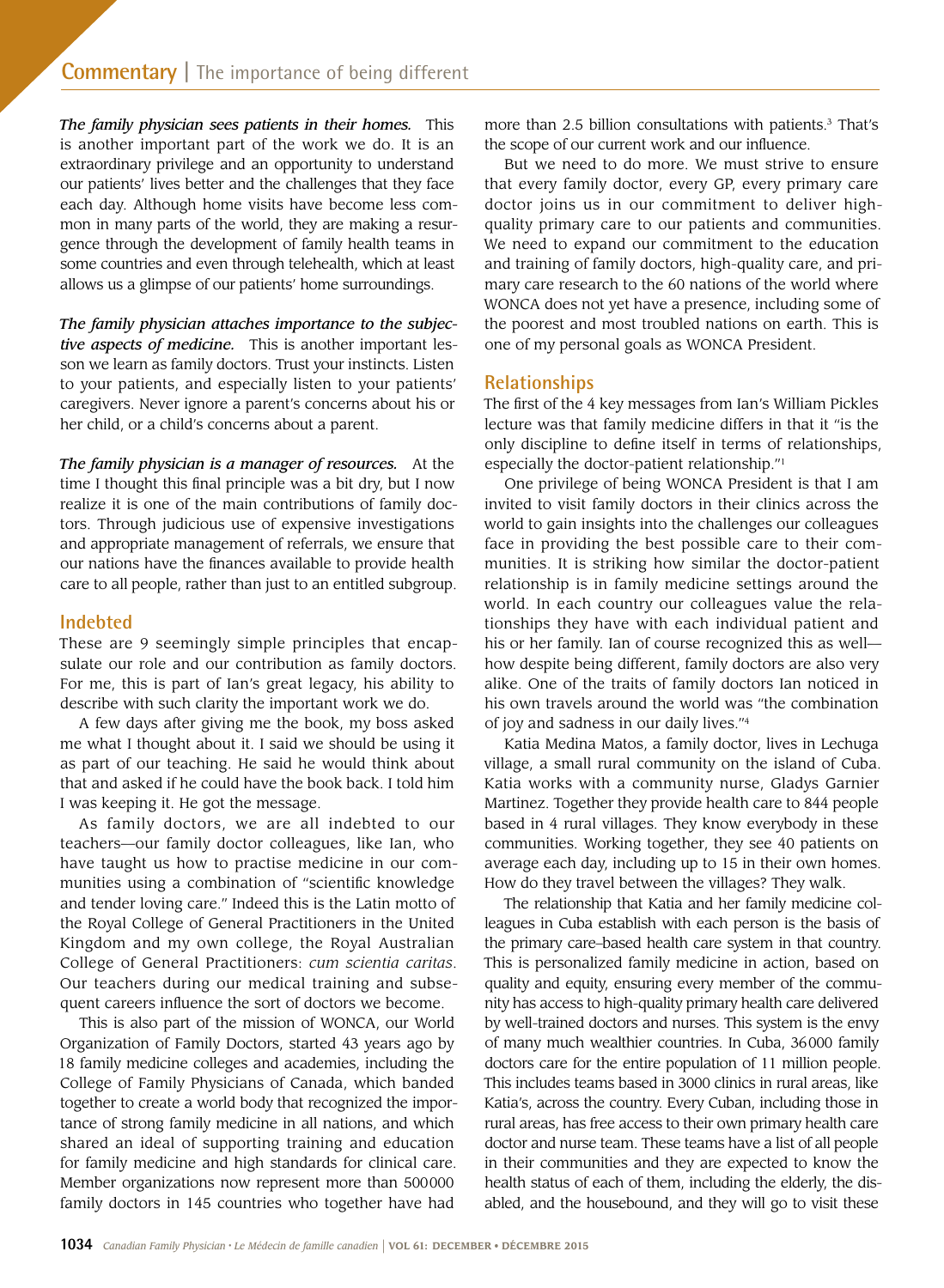people, rather than expecting them to come to their clinics. It is a proactive approach to ensure all people—especially the most vulnerable—are getting the care they need.

Cuba offers a model of cost-efficient, effective, and equitable primary care that can be adapted by many other countries struggling to provide health care coverage to their entire population. Cuba demonstrates the potential for family medicine to ensure health coverage for all people in each nation of the world and demonstrates how much we can achieve by working together.

# **Diversity**

Where our careers take us as family doctors is often chosen for us as a result of the things that make each of us different. Our special interests and the patients who seek us out are related to our diversity. When I finished my own residency training and needed to decide which community I was going to work in, the choice was clear. It was the early 1990s and the AIDS epidemic was at its peak. As a gay man I knew many people affected by HIV and I had lost some of my friends to this awful disease. I also knew, to our collective professional shame, that many doctors were refusing to treat people with HIV, or were treating people with HIV, or those deemed at risk, poorly. So I did some further training in HIV management and joined the staff of the Gay Men's Health Centre, a community-owned clinic in Melbourne.

It was a very challenging time; HIV was an inevitably terminal disease and many of our young patients, mostly gay men, succumbed to this awful condition. I worked in a clinic with a multidisciplinary team including doctors, nurses, psychologists, dietitians, massage therapists, acupuncturists, and traditional Chinese medicine practitioners, all doing what we could to relieve the symptoms and support our patients. We were assisted by a small army of volunteers from the community who worked with us to help our patients with their daily needs and, when the time came, to die with dignity, in their own homes if they wished. The death toll among our patients was terrible.

Then, in 1995, one of the great miracles of modern medicine occurred with the introduction of triple therapy. We suddenly had access to effective treatment for HIV, and a terminal condition was transformed into a chronic one. I now spend most of my time as a family doctor managing HIV as a chronic disease, one of a number of physical and mental health comorbidities affecting members of my, thankfully, aging patient population. It has been a rare privilege to work as a family doctor in this field over the past 30 years. Yet, although my clinical work is different from that of many of my colleagues, the underlying principles are the same.

#### **Importance**

Ian's second message in his William Pickles Lecture was how family medicine "is based on an organismic

rather than a mechanistic metaphor of biology."<sup>1</sup> As family doctors we understand the complexity of human beings and we well understand the challenges of uncertainty that accompany treating individuals. We do not see the human body as a machine. We are conscious of the healing powers of nature and understand that medicine works best in supporting natural processes. Ian described the values of "The traditional regimens of balanced nutrition, rest, sound sleep, exercise, relief of pain and anxiety, and personal support"1 provided by those we trust and those who love and care for us.

I like the organismic metaphor because I think it also applies to the role of WONCA in supporting our discipline of family medicine; WONCA provides the global voice of family medicine, advocating for the important work family doctors do every day. As family doctors working together we provide the eyes and ears of global health care, observing and listening to our individual patients and our communities and identifying their health care needs. We are the head and the heart of global medicine—combining our scientific knowledge with tender loving care.

Why do we do this? We do it because, as Ian understood so well, family medicine is important; because the evidence is clear that health systems based on strong primary care, which includes strong family medicine, are the most efficient, equitable, and costeffective; because strong family medicine is the best way to improve the health of individuals, families, and communities; because we believe every family in every community in every country should have a family doctor they can trust; and because family doctors and the members of our primary care teams are part of the social fabric of many of our societies and we work with one another to keep the fabric of health care together.

# **Equity**

One of the main inequities in global health is the lack of access to health services for people in rural and remote areas around the world. There are lessons from Canada that can inform the rest of the world about how to reorient our health systems to better meet the needs of the people of rural communities. One of my dear friends, from growing up in Melbourne, Roger Strasser, is now Dean of the Northern Ontario School of Medicine in Sudbury and Thunder Bay. Roger gained his postgraduate experience in family medicine at Western University in London, Ont, working with Ian and his remarkable colleagues. One of the measures of leadership is the career trajectories of the junior staff and students a leader has mentored. How delighted Ian must have been to see former residents like Roger take the lessons learned at Western University and adapt them in different contexts to meet the needs of different communities in different parts of the world.

Last year WONCA released our new *Rural Medical Education Guidebook,*5 which reinforces our commitment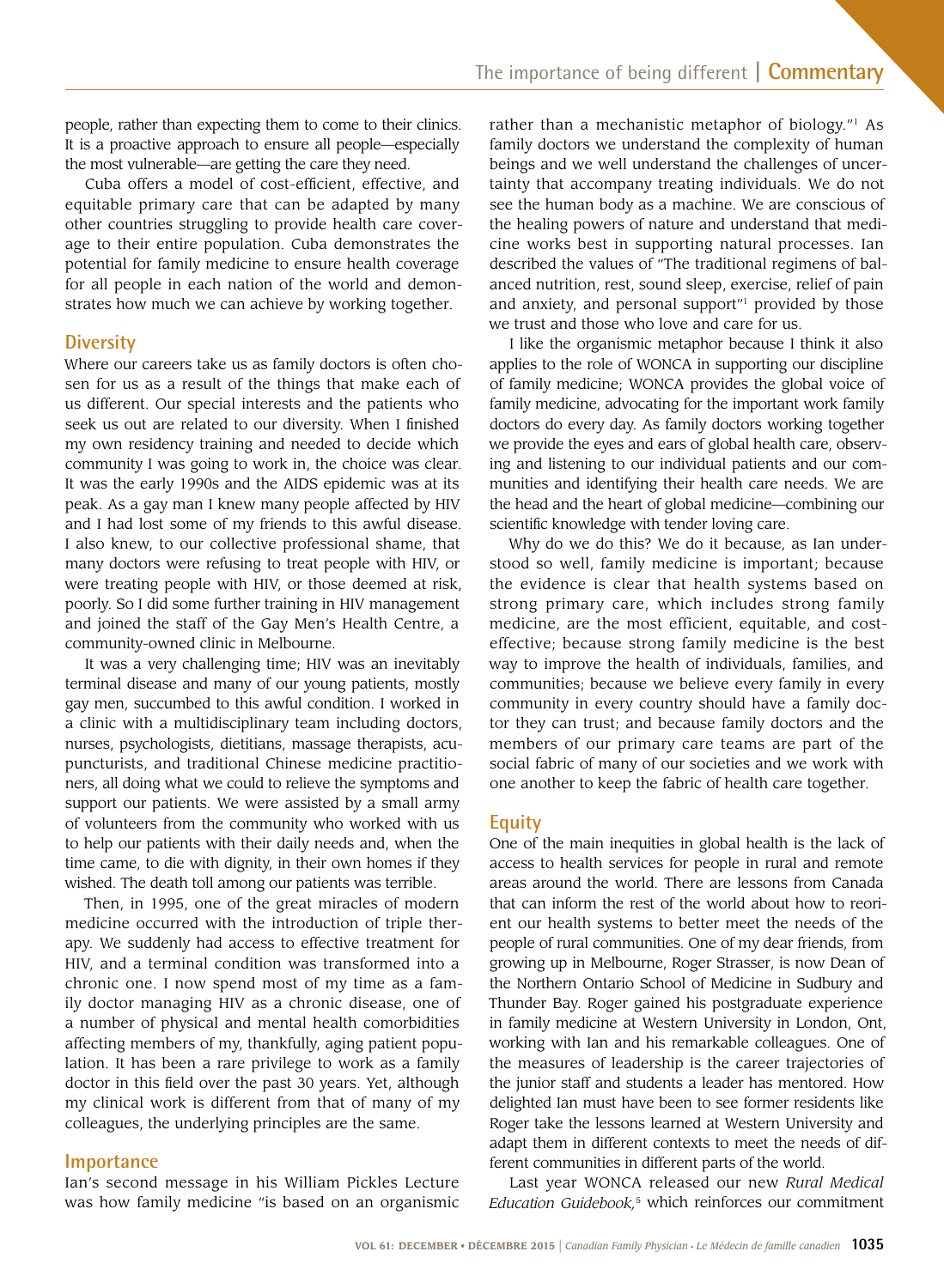to ensuring we meet the health care needs of the 50% of the world's population living in rural areas. In one wonderful chapter, Canadian family doctor Susan Phillips from Queen's University in Kingston, Ont, writes about the challenges of attracting doctors to work in rural areas and attributes this to images of rural doctors. Susan challenges the stereotype of the rural doctor as a "rugged male."

The typical picture of the family physician and the rural doctor in particular is the rugged male .... Although hardly scientific, a Google search of why doctors choose rural practice unearthed many images of male physicians hiking across fields and forests (often wearing stethoscopes), riding horses, or roasting pigs on a spit. On those rare occasions when women are pictured, they are at work, smiling at children, and wearing those white lab coats most of us abandoned years ago .... [S]uch images can deter young female doctors from rural family practice. If learners do not see themselves in their preceptors or mentors, they will avoid such practice settings. Yet while the icon of the rural physician is stereotypically male and not inviting for women, women are drawn to remote practice with the same frequency as men .… Perhaps it is the attraction of the rural setting as "a place to make a difference" that explains why women doctors might choose a career as a rural family doctor.<sup>5</sup>

Susan is reinforcing the importance of being different. While our clinics might differ from country to country, and from remote and rural areas to the suburbs and the inner cities, what binds us is the ways we are the same through our commitment to comprehensive, continuing, coordinated whole-person care that is person-centred, and family and community oriented; through firstcontact care, acute care, chronic disease management, prevention, and health promotion; and, as Ian taught us so well, through our understanding of the interplay between population health and the health of individuals in our communities.

Another rural family doctor, Dr Yin Shoulong, practises in Tai Shitun village in China, a 2-hour drive north of Beijing and a very different world from the densely populated metropolis to the south.

Dr Yin lives in a typical Chinese rural village house built around a central courtyard with his clinic occupying one side of his home. His patients are from his farming community and many are impoverished, elderly, and frail.

Dr Yin has devoted his career to supporting the health and well-being of the people of his village and the surrounding district. Recently he has begun providing experience in rural medicine to young family medicine trainees on rotation from the prestigious Capital Medical University in Beijing. He is part of the primary care revolution under way across China.

China has embarked on a massive drive to train and recruit up to 400000 GPs in the next 7 years in order to reform the country's health system to meet the current and future needs of the population, especially the 800000000 people living in rural areas. Such reform will have implications for the rest of the world, and especially for those countries where family medicine is not yet well established. If the challenge of training a family doctor work force to meet the needs of both urban and rural China can be met with success, then this should provide lessons that will flow to many other parts of the world facing similar challenges. All around the world governments are waking up to the importance of ensuring health care for all people and are looking at ways to strengthen primary care through the family practice model. We are entering a renaissance—a golden age—for family medicine.

#### **Outreach**

In Canada the leadership of Dr Katherine Rouleau and the wonderful work of the Besrour Centre global family medicine initiative of the College of Family Physicians of Canada is linking family medicine academics from medical schools across Canada with colleagues in low- and middle-income nations around the world and especially nations in Africa. The Besrour initiative has been funded by a Canadian family doctor, originally from Tunisia, Dr Sadok Besrour, a key philanthropist in global health care.

One of the most exciting developments in Africa has been the recent establishment of the first family medicine training program at Addis Ababa University in Ethiopia, developed with support from family medicine educators from the University of Toronto in Ontario and the University of Wisconsin. The potential contribution of family medicine to the Ethiopian health care system is immense. The country is growing at a rapid rate and its population is approaching 90000000. Many still have difficulty accessing anything more than basic care provided by community health workers with 1 year of training. The country's doctor-patient ratio is extremely low—roughly 1 per 20 000 population, well below the World Health Organization's (WHO's) recommendation of a minimum of 1 per 10000. In recent years Ethiopia has opened 13 new medical schools using an innovative community-based curriculum and will soon be graduating 3000 new doctors each year. The community-based curriculum should be an ideal foundation for attracting new graduates to family medicine. The development of family medicine in Ethiopia, supported by family doctors from Canada and the United States, provides another wonderful example of how much we can achieve by working together.

Ian's third message in his William Pickles lecture was how family doctors "tend to think in terms of individual patients rather than generalized abstractions."1 It is our commitment to individuals that drives the innovations that are led by family doctors around the world. Nowhere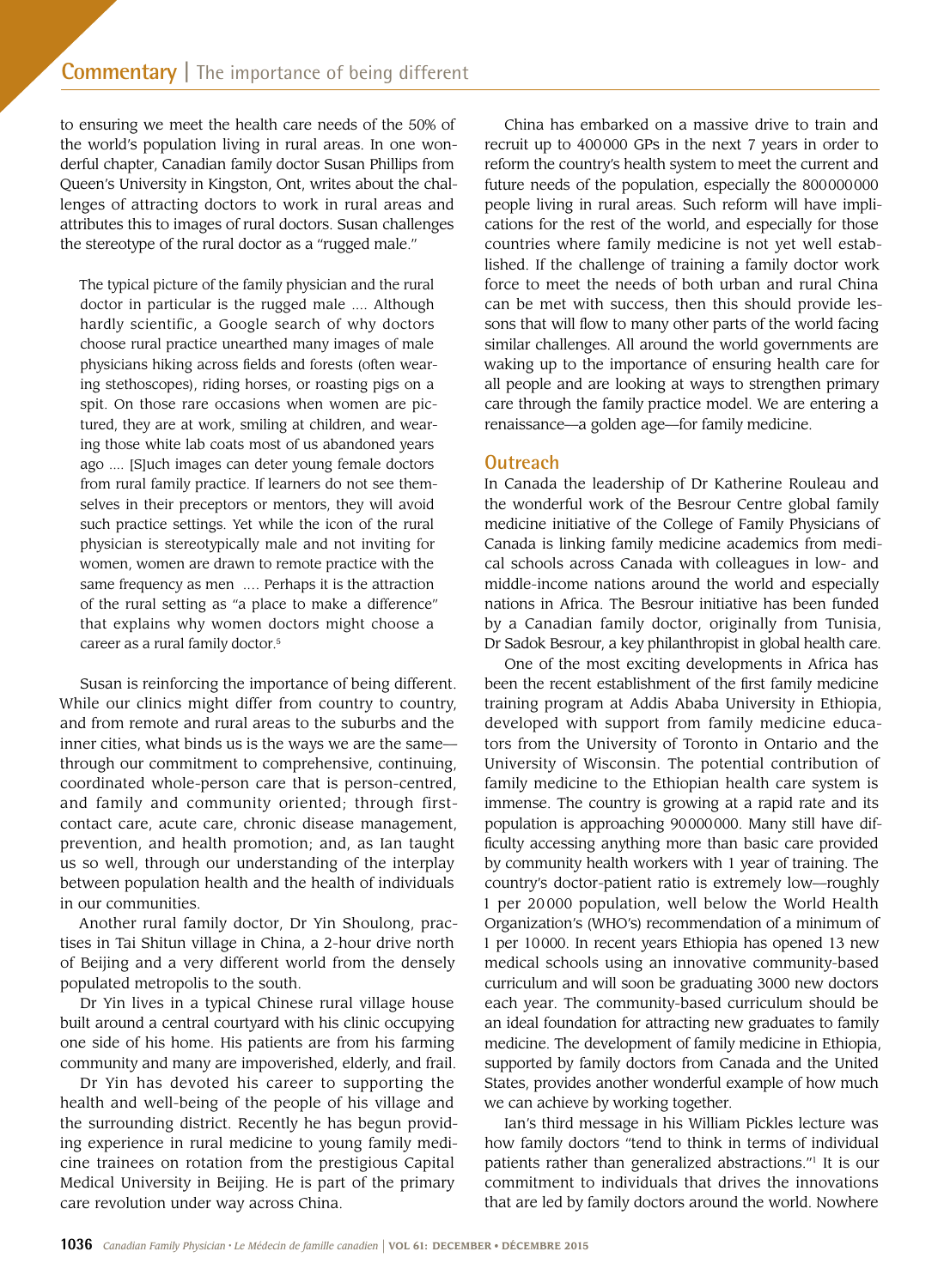is this more stark than in situations where the health and well-being of individuals is challenged by natural disaster.

In February last year I was invited by another of Ian's famous former students, Ryuki Kassai, to travel to the Fukushima Prefecture in Japan to visit communities affected by the terrible 2011 tsunami, which killed thousands of people, and the damaged Fukushima nuclear power plant, which exploded releasing radiation into the atmosphere and resulting in more than 100000 people being evacuated from their homes. I had the privilege of seeing how Ryuki's former residents are working with their elderly patients, who are still living in temporary accommodation 4 years later, to reduce the effects of the forced relocation and social isolation.

Again I can imagine how proud Ian must have been to see the work of his former student in response to this terrible event. It is in times of community peril that family doctors and the members of their primary care teams often rise to the challenge and do so brilliantly.

One of the greatest health challenges that has faced our world in the past year has been the Ebola crisis in West Africa. Many brave front-line doctors, nurses, and other health workers were infected while providing treatment and support to their patients, and this has left the health services in affected countries vulnerable and unable to cope with the continuing care needs of their communities.

I want to share a personal face of the Ebola crisis through the story of one remarkable family doctor involved in tackling the crisis: Dr Atai Omoruto from Uganda.

Atai has long been a strong voice for family medicine in Africa. In July last year, Atai traveled to Liberia as the head of a medical unit of 12 health workers brought from Uganda by the WHO to fight the Ebola outbreak. Uganda has experienced several outbreaks in the past, and through her experience in her own country, Atai has become one of the world's most experienced clinicians in managing Ebola.

On arrival in Liberia she saw dead bodies everywhere. There were more dead bodies than patients, and nobody seemed to know what to do. Atai and her team got to work, treating those affected and supporting the training of local health care workers. Atai and her team made an important contribution to changing the course of this terrible epidemic. It was not without its toll. At least 2 Ugandans died while assisting the people of Liberia. Atai stayed for 6 months, working under arduous conditions and not returning home to her family in Kampala until last December. The world owes a huge debt of gratitude to Atai and to the many other health workers from across Africa and the world who came to provide their support during this dark hour.

Atai has shown us the extraordinary contributions that family doctors can make. I admired Atai greatly before the Ebola crisis. She is now one of my all-time heroes of family medicine.

### **Wellness**

Ian's fourth and final message in his William Pickles Lecture was how family medicine "is the only major field which transcends the dualistic division between mind and body."1 At WONCA we are committed to the importance of mental health and, in partnership with the WHO, we have been leading global initiatives to integrate mental health into primary care. Managing both mental and physical health in family practice is normal in Canada, but it is still unusual in many parts of the world. Yet mental health is central to the values and principles of the Alma Ata declaration. Holistic care and universal health coverage will never be achieved until mental health is integrated fully into primary care.

As a family doctor, I often feel I have not had a good day unless at least one person has cried in my consultation room. This does not mean that I am mean to my patients, but I see a lot of people with chronic disease, and depression is a common comorbid condition. I need to be prepared to pick up on the cues provided by the 1 person on average each day who comes into my consulting room with undiagnosed depression. If I ask the right questions, the tears start to flow and we can start to work together on tackling this condition.

I visited Brazil recently to see in action their famous family health team model of universal access to health care, and to see how mental health is being integrated into primary care in that country. At a family medicine clinic in one of the *favelas*, or shanty towns, of Rio de Janeiro, I met a young family doctor, Euclides Colaço, and his colleagues. Euclides works with a family medicine resident, 2 nurses, and 6 community agents, or community health workers, providing comprehensive clinic-based and home-based care as a team to a defined population of 4500 people. They are expected to know about the health status of every single person living in the geographic area they are responsible for. The community health agents in Brazil play a key role; they go out into the community and visit everybody and bring those in need of assessment and assistance to the clinic, or they escort the doctor or one of the nurses on a home visit. This family health team model delivers true comprehensive primary care to an entire community. There are nearly 40000 such teams in operation across Brazil, providing care to nearly 200000000 people.

I was keen to hear how psychiatrists link in with their primary care colleagues in Brazil. There were challenges developing collaborations, and some psychiatrists were afraid that family doctors would take their place in caring for patients with mental health problems. What they did not realize was that in Brazil at least 70% of mental health care was already being provided by family doctors. So they developed "matrix support teams" that integrate mental health professionals within the family health team. In Rio, 1 psychiatrist and 1 psychologist are